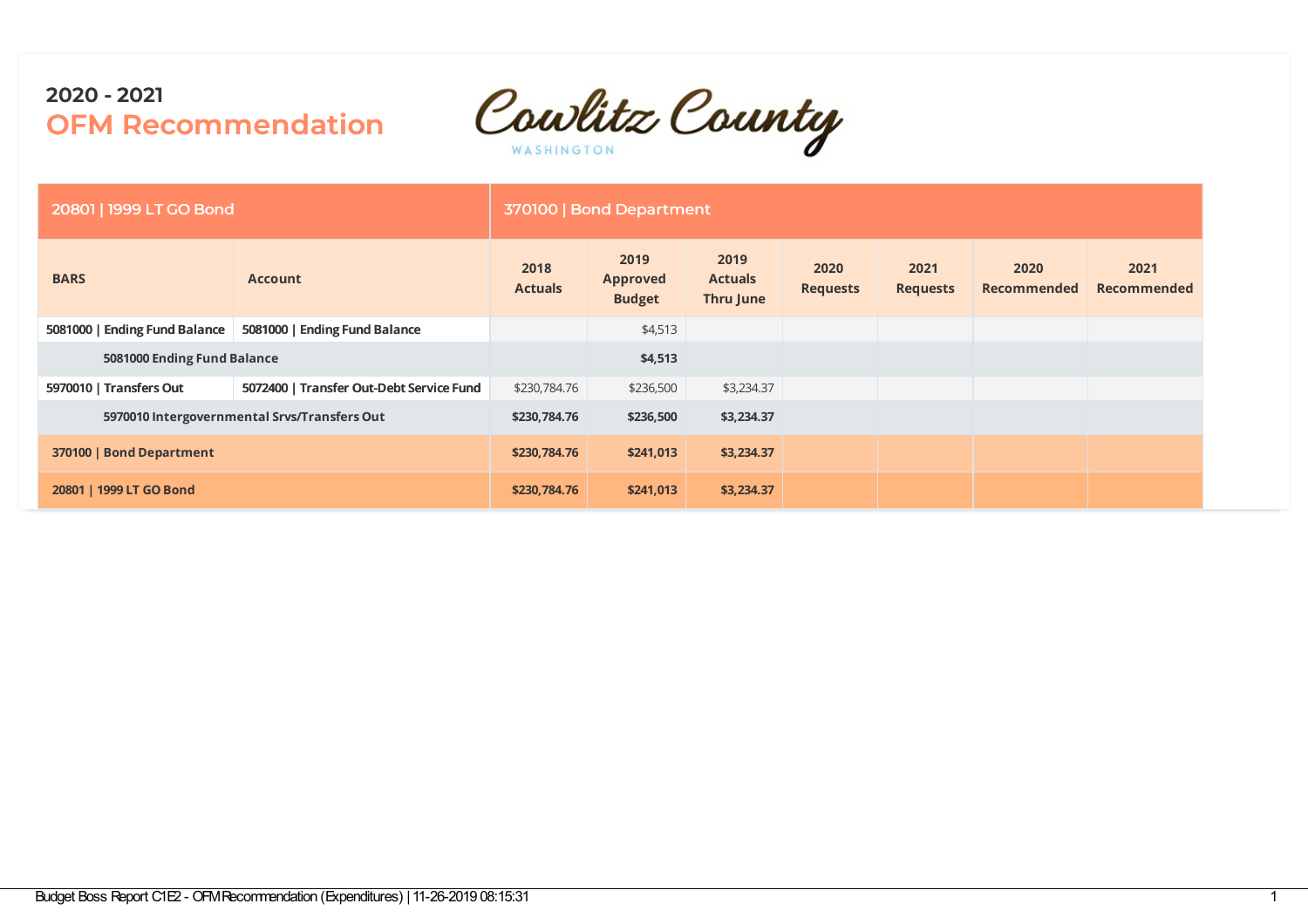Cowlitz County

| 20801   1999 LT GO Bond                |                                          |                        | 370100   Bond Department                   |                                       |                            |                            |                                        |                                        |  |  |  |  |  |
|----------------------------------------|------------------------------------------|------------------------|--------------------------------------------|---------------------------------------|----------------------------|----------------------------|----------------------------------------|----------------------------------------|--|--|--|--|--|
| <b>Account</b>                         | <b>BARS</b>                              | 2018<br><b>Actuals</b> | 2019<br><b>Approved</b><br><b>Revenues</b> | 2019<br><b>Collected</b><br>Thru June | 2020<br><b>Anticipated</b> | 2021<br><b>Anticipated</b> | 2020<br><b>OFM</b><br><b>Estimated</b> | 2021<br><b>OFM</b><br><b>Estimated</b> |  |  |  |  |  |
| 3081000   Beg. Unreserved Fund Balance | 3081000   Beg Fund Balance Unreserved    |                        | \$160,013                                  |                                       |                            |                            |                                        |                                        |  |  |  |  |  |
| 3611100   Int Earns On Invest          | 3007800   Interest Earned on Investments | \$6,364.74             | \$1,000                                    | \$1,630.31                            |                            |                            |                                        |                                        |  |  |  |  |  |
| 3970001   Operating Transfers In       | 3048200   Contributions from Active Fund |                        | \$80,000                                   |                                       |                            |                            |                                        |                                        |  |  |  |  |  |
| 370100   Bond Department               |                                          | \$6,364.74             | \$241,013                                  | \$1,630.31                            |                            |                            |                                        |                                        |  |  |  |  |  |
| 20801   1999 LT GO Bond                |                                          | \$6,364.74             | \$241,013                                  | \$1,630.31                            |                            |                            |                                        |                                        |  |  |  |  |  |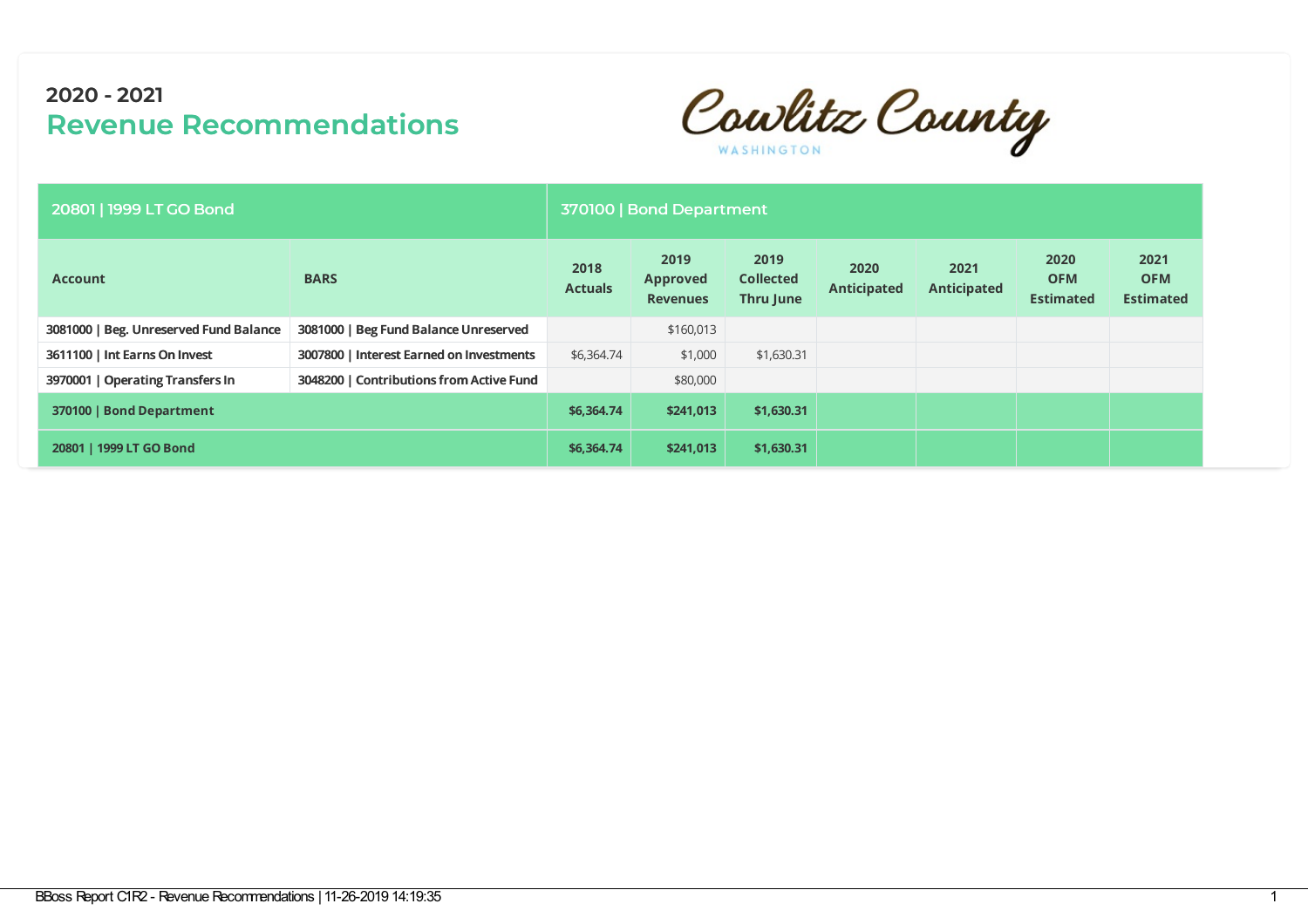

| 21401   Cow Co 2009 LTD-GO BD-RID #11    |                                    |                        | 370100   Bond Department                 |                                            |                         |                         |                     |                     |
|------------------------------------------|------------------------------------|------------------------|------------------------------------------|--------------------------------------------|-------------------------|-------------------------|---------------------|---------------------|
| <b>BARS</b>                              | <b>Account</b>                     | 2018<br><b>Actuals</b> | 2019<br><b>Approved</b><br><b>Budget</b> | 2019<br><b>Actuals</b><br><b>Thru June</b> | 2020<br><b>Requests</b> | 2021<br><b>Requests</b> | 2020<br>Recommended | 2021<br>Recommended |
| 5081000   Ending Fund Balance            | 5081000   Ending Fund Balance      |                        | \$2,050                                  |                                            |                         |                         |                     |                     |
| 5081000 Ending Fund Balance              |                                    |                        | \$2,050                                  |                                            |                         |                         |                     |                     |
| 5919500   Redemption of Db-RdSt&OthInfst | 5730100   Special Assessment Bonds | \$8,977.89             | \$10,000                                 |                                            |                         |                         |                     |                     |
| 5919500 Principal                        |                                    | \$8,977.89             | \$10,000                                 |                                            |                         |                         |                     |                     |
| 5923500   Interest/Other Costs-Sewer     | 5800100   Interest                 |                        | \$1,000                                  |                                            |                         |                         |                     |                     |
| 5923500 Interest                         |                                    |                        | \$1,000                                  |                                            |                         |                         |                     |                     |
| 370100   Bond Department                 |                                    | \$8,977.89             | \$13,050                                 |                                            |                         |                         |                     |                     |
| 21401   Cow Co 2009 LTD-GO BD-RID #11    |                                    | \$8,977.89             | \$13,050                                 |                                            |                         |                         |                     |                     |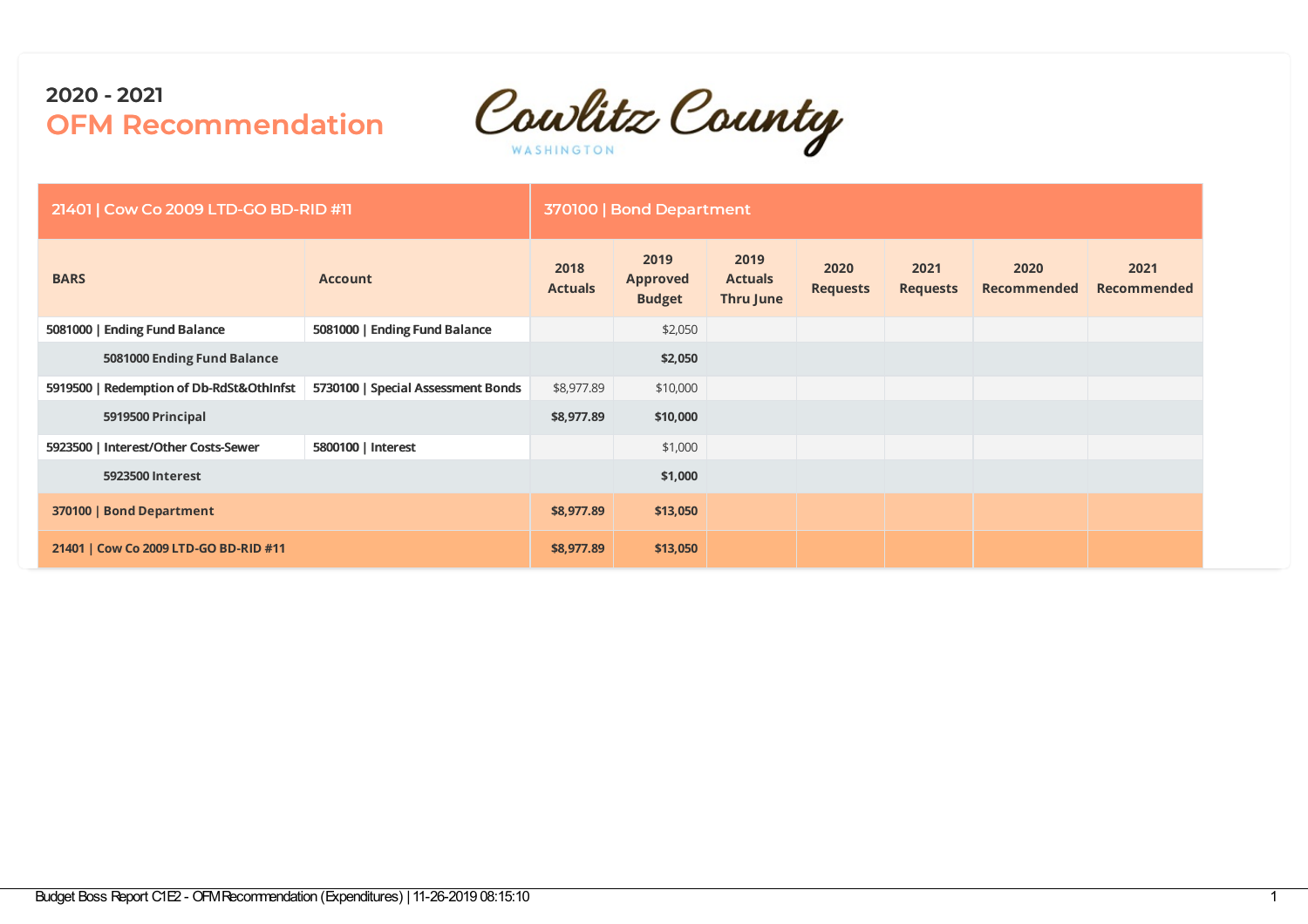Cowlitz County

| 21401   Cow Co 2009 LTD-GO BD-RID #11    |                                          |                        | 370100   Bond Department                   |                                       |                            |                            |                                        |                                        |
|------------------------------------------|------------------------------------------|------------------------|--------------------------------------------|---------------------------------------|----------------------------|----------------------------|----------------------------------------|----------------------------------------|
| <b>Account</b>                           | <b>BARS</b>                              | 2018<br><b>Actuals</b> | 2019<br><b>Approved</b><br><b>Revenues</b> | 2019<br><b>Collected</b><br>Thru June | 2020<br><b>Anticipated</b> | 2021<br><b>Anticipated</b> | 2020<br><b>OFM</b><br><b>Estimated</b> | 2021<br><b>OFM</b><br><b>Estimated</b> |
| 3081000   Beg. Unreserved Fund Balance   | 3081000   Beg Fund Balance Unreserved    |                        | \$2,000                                    |                                       |                            |                            |                                        |                                        |
| 3590000   Non-Court Fines and Penalties  | 8001200   Penalty-Cap Assessment-RID     |                        | \$50                                       |                                       |                            |                            |                                        |                                        |
| 3595110   NON COURT FINE FORFEITURE PENA | 8001200   Penalty-Cap Assessment-RID     | \$109.24               |                                            | \$55.95                               |                            |                            |                                        |                                        |
| 3614510   OTHER INTEREST                 | 8000000   Revenue Summary                | \$1,312.33             |                                            | \$288.15                              |                            |                            |                                        |                                        |
| 3681000   Special Assessments - Capital  | 8013100   Principal/Capital Assess - RID | \$14,717.53            | \$11,000                                   | \$3,468.87                            |                            |                            |                                        |                                        |
| 370100   Bond Department                 |                                          | \$16,139.10            | \$13,050                                   | \$3,812.97                            |                            |                            |                                        |                                        |
| 21401   Cow Co 2009 LTD-GO BD-RID #11    |                                          | \$16,139.10            | \$13,050                                   | \$3,812.97                            |                            |                            |                                        |                                        |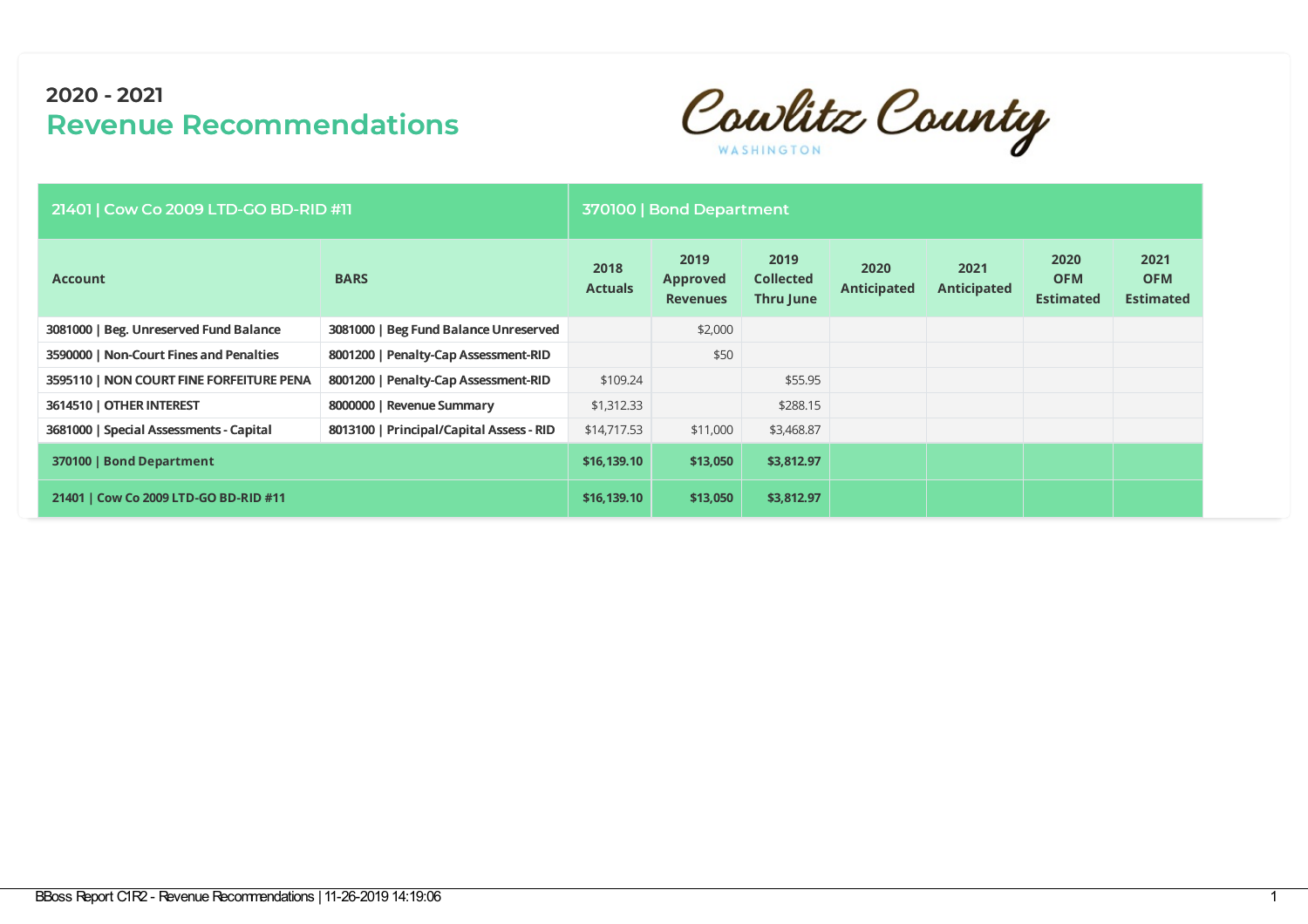

| 21501   2011 LTGO Bond Fund              |                                          |                        | 370100   Bond Department                 |                                     |                         |                         |                            |                     |
|------------------------------------------|------------------------------------------|------------------------|------------------------------------------|-------------------------------------|-------------------------|-------------------------|----------------------------|---------------------|
| <b>BARS</b>                              | <b>Account</b>                           | 2018<br><b>Actuals</b> | 2019<br><b>Approved</b><br><b>Budget</b> | 2019<br><b>Actuals</b><br>Thru June | 2020<br><b>Requests</b> | 2021<br><b>Requests</b> | 2020<br><b>Recommended</b> | 2021<br>Recommended |
| 5199000   Miscellaneous                  | 5492000   Other                          |                        |                                          |                                     |                         |                         |                            |                     |
| 5199000 Other Services & Charges         |                                          |                        |                                          |                                     |                         |                         |                            |                     |
| 5911100   Redemption of Db-Legislative   | 5710100   G.O. Bonds                     | \$292,999.95           | \$306,483                                | \$151,480.58                        | \$320,587               | \$335,347               | \$320,587                  | \$335,347           |
| 5911100 Principal                        |                                          | \$292,999.95           | \$306,483                                | \$151,480.58                        | \$320,587               | \$335,347               | \$320,587                  | \$335,347           |
| 5921100   Interest/Other Costs-Legislatv | 5830100   Longterm External Debt Interst | \$53,826.05            | \$40,343                                 | \$21,932.42                         | \$26,240                | \$11,487                | \$26,240                   | \$11,487            |
| 5921100 Interest                         |                                          | \$53,826.05            | \$40,343                                 | \$21,932.42                         | \$26,240                | \$11,487                | \$26,240                   | \$11,487            |
| 370100   Bond Department                 |                                          | \$346,826.00           | \$346,826                                | \$173,413.00                        | \$346,827               | \$346,834               | \$346,827                  | \$346,834           |
| 21501   2011 LTGO Bond Fund              |                                          | \$346,826.00           | \$346,826                                | \$173,413.00                        | \$346,827               | \$346,834               | \$346,827                  | \$346,834           |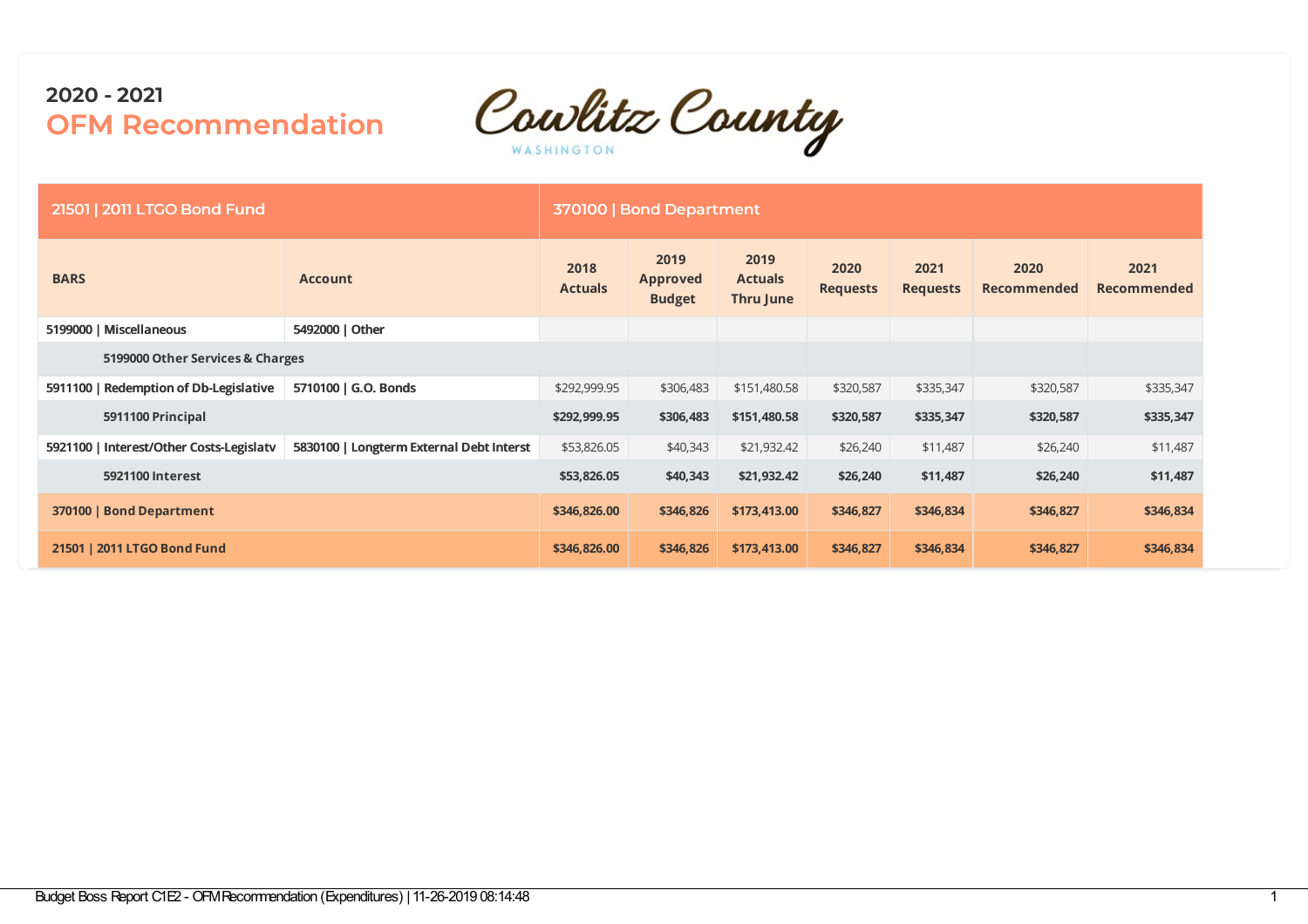Cowlitz County

| 21501   2011 LTGO Bond Fund      |                                          | 370100   Bond Department |                                            |                                       |                            |                            |                                        |                                        |  |  |  |
|----------------------------------|------------------------------------------|--------------------------|--------------------------------------------|---------------------------------------|----------------------------|----------------------------|----------------------------------------|----------------------------------------|--|--|--|
| <b>Account</b>                   | <b>BARS</b>                              | 2018<br><b>Actuals</b>   | 2019<br><b>Approved</b><br><b>Revenues</b> | 2019<br><b>Collected</b><br>Thru June | 2020<br><b>Anticipated</b> | 2021<br><b>Anticipated</b> | 2020<br><b>OFM</b><br><b>Estimated</b> | 2021<br><b>OFM</b><br><b>Estimated</b> |  |  |  |
| 3970001   Operating Transfers In | 3048200   Contributions from Active Fund | \$520,239.00             | \$346,826                                  | \$173,413.00                          | \$346,827                  | \$346,834                  | \$346,827                              | \$346,834                              |  |  |  |
| 370100   Bond Department         |                                          | \$520,239.00             | \$346,826                                  | \$173,413.00                          | \$346,827                  | \$346,834                  | \$346,827                              | \$346,834                              |  |  |  |
| 21501   2011 LTGO Bond Fund      |                                          | \$520,239.00             | \$346,826                                  | \$173,413.00                          | \$346,827                  | \$346,834                  | \$346,827                              | \$346,834                              |  |  |  |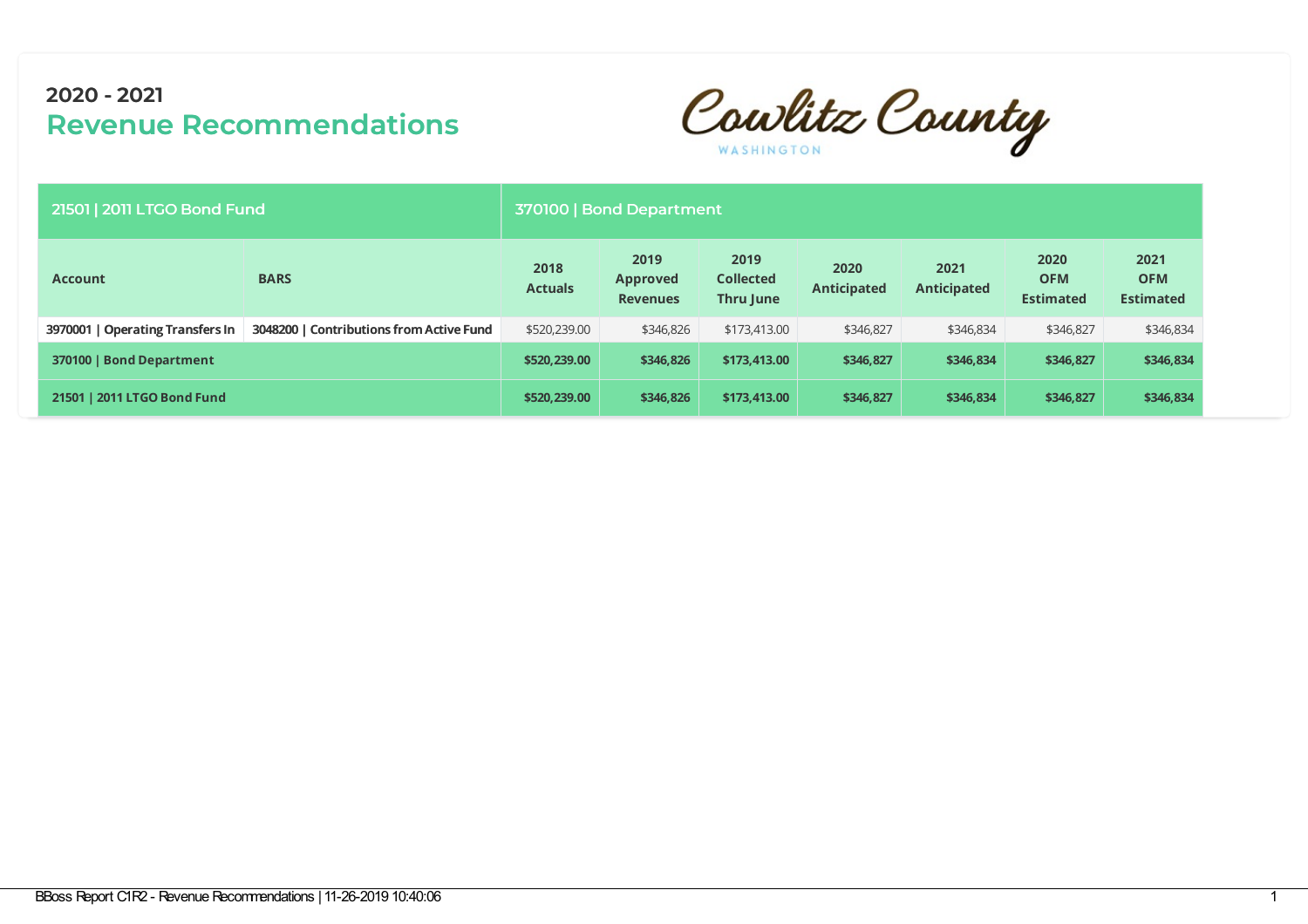

| 21601   2012 LTGO Refund Bond            |                                          |                        | 370100   Bond Department                 |                                            |                         |                         |                            |                            |
|------------------------------------------|------------------------------------------|------------------------|------------------------------------------|--------------------------------------------|-------------------------|-------------------------|----------------------------|----------------------------|
| <b>BARS</b>                              | <b>Account</b>                           | 2018<br><b>Actuals</b> | 2019<br><b>Approved</b><br><b>Budget</b> | 2019<br><b>Actuals</b><br><b>Thru June</b> | 2020<br><b>Requests</b> | 2021<br><b>Requests</b> | 2020<br><b>Recommended</b> | 2021<br><b>Recommended</b> |
| 5199000   Miscellaneous                  | 5492000   Other                          |                        |                                          |                                            |                         |                         |                            |                            |
| 5199000 Other Services & Charges         |                                          |                        |                                          |                                            |                         |                         |                            |                            |
| 5911100   Redemption of Db-Legislative   | 5710100   G.O. Bonds                     |                        |                                          |                                            |                         |                         |                            |                            |
| 5911100 Principal                        |                                          |                        |                                          |                                            |                         |                         |                            |                            |
| 5915800   Redmptn of Db-CommPlng&EconDev | 5710100   G.O. Bonds                     | \$590,000.00           | \$620,000                                | \$620,000.00                               | \$650,000               | \$690,000               | \$650,000                  | \$690,000                  |
| 5915800 Principal                        |                                          | \$590,000.00           | \$620,000                                | \$620,000.00                               | \$650,000               | \$690,000               | \$650,000                  | \$690,000                  |
| 5921100   Interest/Other Costs-Legislatv | 5830100   Longterm External Debt Interst |                        |                                          |                                            |                         |                         |                            |                            |
| 5921100 Interest                         |                                          |                        |                                          |                                            |                         |                         |                            |                            |
| 5923500   Interest/Other Costs-Sewer     | 5830100   Longterm External Debt Interst | \$63,725.00            | \$0                                      |                                            |                         |                         |                            |                            |
| 5923500 Interest                         |                                          | \$63,725.00            | \$0                                      |                                            |                         |                         |                            |                            |
| 5925800   Interest/OthCost-ComPln&EconDV | 5830100   Longterm External Debt Interst | \$146,500.00           | \$190,525                                | \$100,687.50                               | \$168,300               | \$144,825               | \$168,300                  | \$144,825                  |
| 5925800 Interest                         |                                          | \$146,500.00           | \$190,525                                | \$100,687.50                               | \$168,300               | \$144,825               | \$168,300                  | \$144,825                  |
| 370100   Bond Department                 |                                          | \$800,225.00           | \$810,525                                | \$720,687.50                               | \$818,300               | \$834,825               | \$818,300                  | \$834,825                  |
| 21601   2012 LTGO Refund Bond            |                                          | \$800,225.00           | \$810,525                                | \$720,687.50                               | \$818,300               | \$834,825               | \$818,300                  | \$834,825                  |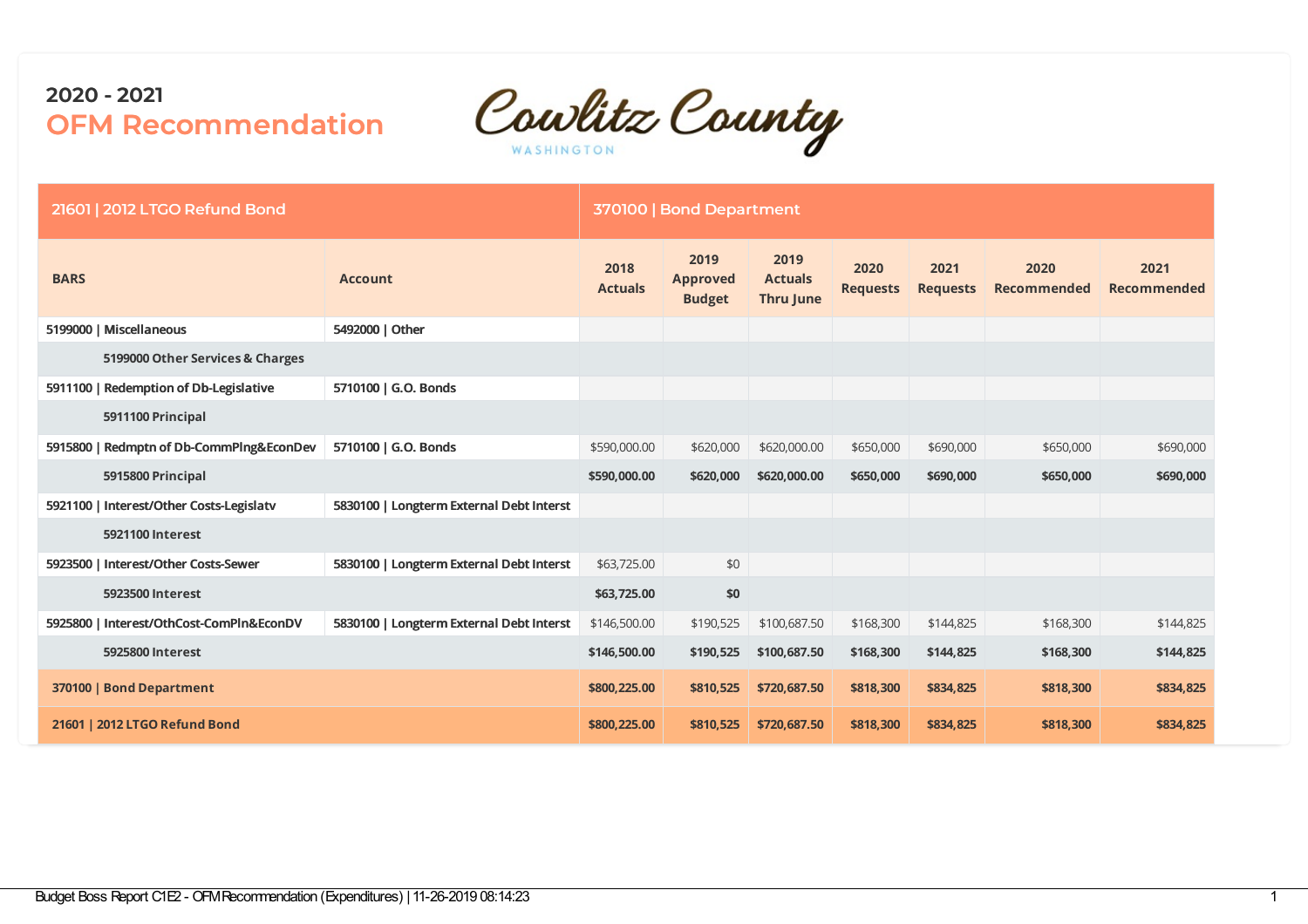Cowlitz County

| 21601   2012 LTGO Refund Bond            |                                          | 370100   Bond Department |                                            |                                       |                            |                            |                                        |                                        |
|------------------------------------------|------------------------------------------|--------------------------|--------------------------------------------|---------------------------------------|----------------------------|----------------------------|----------------------------------------|----------------------------------------|
| <b>Account</b>                           | <b>BARS</b>                              | 2018<br><b>Actuals</b>   | 2019<br><b>Approved</b><br><b>Revenues</b> | 2019<br><b>Collected</b><br>Thru June | 2020<br><b>Anticipated</b> | 2021<br><b>Anticipated</b> | 2020<br><b>OFM</b><br><b>Estimated</b> | 2021<br><b>OFM</b><br><b>Estimated</b> |
| 3131900   Regional Centers Sales/Use Tax | 3000000   Revenue Summary                |                          |                                            |                                       |                            |                            |                                        |                                        |
| 3699100   Other Misc Revenue             | 3024900   Miscellaneous Revenue          | \$0.00                   | \$431,725                                  |                                       | \$440,825                  | \$448,050                  | \$440,825                              | \$448,050                              |
| 3970001   Operating Transfers In         | 3048200   Contributions from Active Fund | \$373,350.00             | \$378,800                                  | \$720,687.50                          | \$377,475                  | \$386,775                  | \$377,475                              | \$386,775                              |
| 370100   Bond Department                 |                                          | \$373,350.00             | \$810,525                                  | \$720,687.50                          | \$818,300                  | \$834,825                  | \$818,300                              | \$834,825                              |
| 21601   2012 LTGO Refund Bond            |                                          | \$373,350,00             | \$810,525                                  | \$720,687.50                          | \$818,300                  | \$834,825                  | \$818,300                              | \$834,825                              |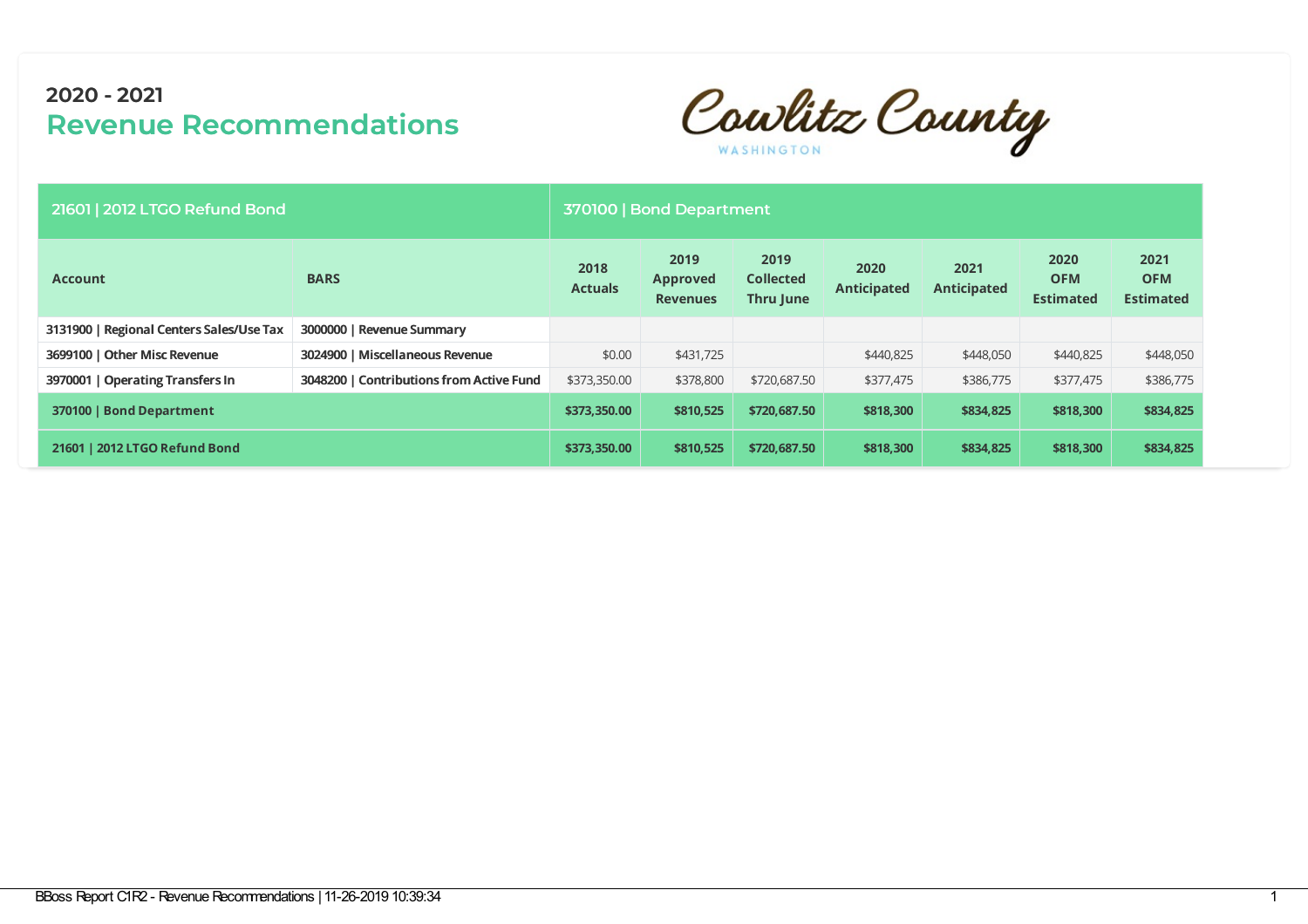Cowlitz County

| 21801   SW Headquarters Bond Payment     |                     |                        | 370100   Bond Department                 |                                     |                         |                         |                     |                            |
|------------------------------------------|---------------------|------------------------|------------------------------------------|-------------------------------------|-------------------------|-------------------------|---------------------|----------------------------|
| <b>BARS</b>                              | <b>Account</b>      | 2018<br><b>Actuals</b> | 2019<br><b>Approved</b><br><b>Budget</b> | 2019<br><b>Actuals</b><br>Thru June | 2020<br><b>Requests</b> | 2021<br><b>Requests</b> | 2020<br>Recommended | 2021<br><b>Recommended</b> |
| 5913700   Redemption of Db-Solid Waste   | 5700100   Principal | \$0.00                 |                                          |                                     |                         |                         |                     |                            |
| 5913700 Principal                        |                     | \$0.00                 |                                          |                                     |                         |                         |                     |                            |
| 5923500   Interest/Other Costs-Sewer     | 5800100   Interest  |                        |                                          |                                     |                         |                         |                     |                            |
| 5923500 Interest                         |                     |                        |                                          |                                     |                         |                         |                     |                            |
| 5923700   Interest/Other Costs-SolidWste | 5800100   Interest  |                        |                                          |                                     |                         |                         |                     |                            |
| 5923700 Interest                         |                     |                        |                                          |                                     |                         |                         |                     |                            |
| 370100   Bond Department                 |                     | \$0.00                 |                                          |                                     |                         |                         |                     |                            |
| 21801   SW Headquarters Bond Payment     |                     | \$0.00                 |                                          |                                     |                         |                         |                     |                            |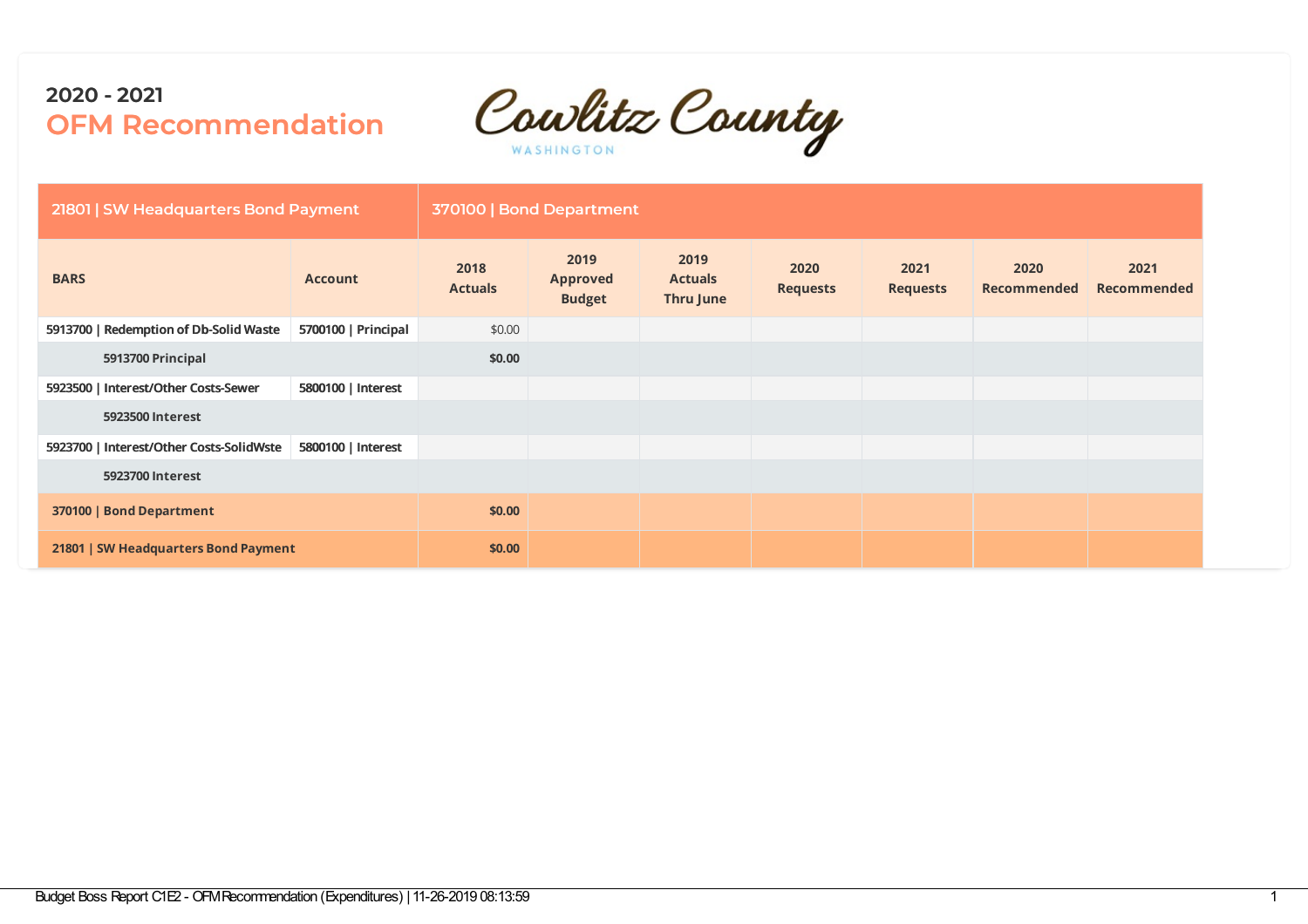Cowlitz County

| 21801   SW Headquarters Bond Payment |                                          |                        | 370100   Bond Department                   |                                       |                            |                            |                                        |                                        |
|--------------------------------------|------------------------------------------|------------------------|--------------------------------------------|---------------------------------------|----------------------------|----------------------------|----------------------------------------|----------------------------------------|
| <b>Account</b>                       | <b>BARS</b>                              | 2018<br><b>Actuals</b> | 2019<br><b>Approved</b><br><b>Revenues</b> | 2019<br><b>Collected</b><br>Thru June | 2020<br><b>Anticipated</b> | 2021<br><b>Anticipated</b> | 2020<br><b>OFM</b><br><b>Estimated</b> | 2021<br><b>OFM</b><br><b>Estimated</b> |
| 3970001   Operating Transfers In     | 3048200   Contributions from Active Fund | \$0.00                 |                                            |                                       |                            |                            |                                        |                                        |
| 370100   Bond Department             |                                          | \$0.00                 |                                            |                                       |                            |                            |                                        |                                        |
| 21801   SW Headquarters Bond Payment |                                          | \$0.00                 |                                            |                                       |                            |                            |                                        |                                        |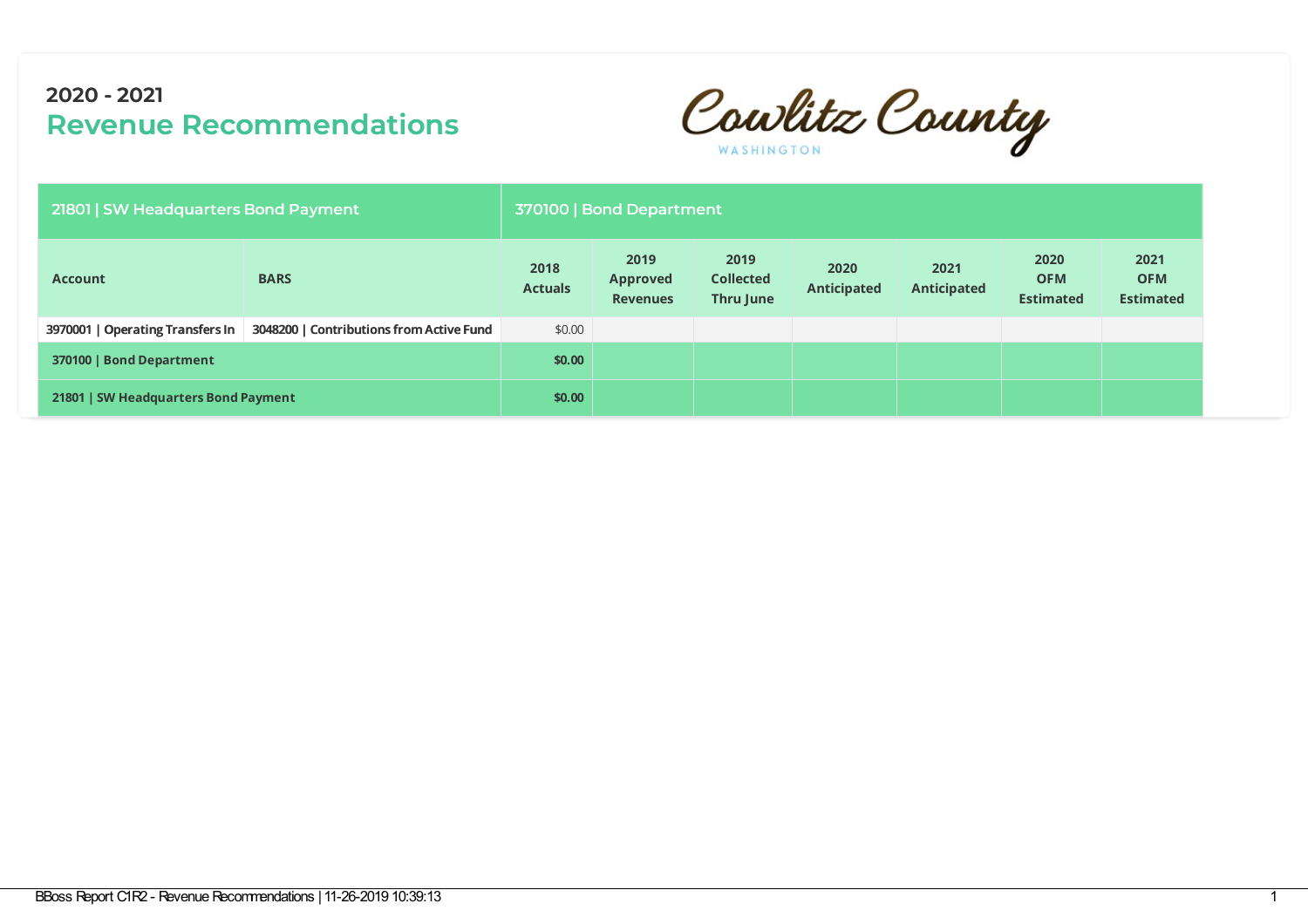

| 21901   2015 LTGO Refunding Bond (2005)  |                                          |                        | 370100   Bond Department                 |                                     |                         |                         |                            |                            |
|------------------------------------------|------------------------------------------|------------------------|------------------------------------------|-------------------------------------|-------------------------|-------------------------|----------------------------|----------------------------|
| <b>BARS</b>                              | <b>Account</b>                           | 2018<br><b>Actuals</b> | 2019<br><b>Approved</b><br><b>Budget</b> | 2019<br><b>Actuals</b><br>Thru June | 2020<br><b>Requests</b> | 2021<br><b>Requests</b> | 2020<br><b>Recommended</b> | 2021<br><b>Recommended</b> |
| 5197000   Other Jobbing & Contract Work  | 5410100   Professional & Contract Svc    |                        |                                          |                                     |                         |                         |                            |                            |
| 5197000   Other Jobbing & Contract Work  | 5492000   Other                          |                        |                                          |                                     |                         |                         |                            |                            |
| 5197000 Other Services & Charges         |                                          |                        |                                          |                                     |                         |                         |                            |                            |
| 5913500   Redemption of Db-Sewer TRRWA   | 5720100   Revenue Bonds                  | \$3,420,000.00         | \$4,390,000                              | \$800,000.00                        | \$199,775               | \$207,000               | \$199,775                  | \$207,000                  |
| 5913500   Redemption of Db-Sewer TRRWA   | 5780100   Intergovt. Loans               | \$884,701.99           | \$884,702                                |                                     | \$509,374               | \$509,374               | \$509,374                  | \$509,374                  |
| 5913500 Principal                        |                                          | \$4,304,701.99         | \$5,274,702                              | \$800,000.00                        | \$709,149               | \$716,374               | \$709,149                  | \$716,374                  |
| 5915800   Redmptn of Db-CommPlng&EconDev | 5710100   G.O. Bonds                     | \$795,000.00           |                                          |                                     |                         |                         |                            |                            |
| 5915800 Principal                        |                                          | \$795,000.00           |                                          |                                     |                         |                         |                            |                            |
| 5923500   Interest/Other Costs-Sewer     | 5830100   Longterm External Debt Interst | \$544,030.43           | \$651,346                                | \$178,575.00                        | \$17,381                | \$14,834                | \$17,381                   | \$14,834                   |
| 5923500 Interest                         |                                          | \$544,030.43           | \$651,346                                | \$178,575.00                        | \$17,381                | \$14,834                | \$17,381                   | \$14,834                   |
| 5925800   Interest/OthCost-ComPln&EconDV | 5830100   Longterm External Debt Interst | \$78,600.00            | \$36,610                                 | \$27,375.00                         | \$29,550                | \$24,000                | \$29,550                   | \$24,000                   |
| 5925800 Interest                         |                                          | \$78,600.00            | \$36,610                                 | \$27,375.00                         | \$29,550                | \$24,000                | \$29,550                   | \$24,000                   |
| 370100   Bond Department                 |                                          | \$5,722,332.42         | \$5,962,658                              | \$1,005,950.00                      | \$756,080               | \$755,208               | \$756,080                  | \$755,208                  |
| 21901   2015 LTGO Refunding Bond (2005)  |                                          | \$5,722,332.42         | \$5,962,658                              | \$1,005,950.00                      | \$756,080               | \$755,208               | \$756,080                  | \$755,208                  |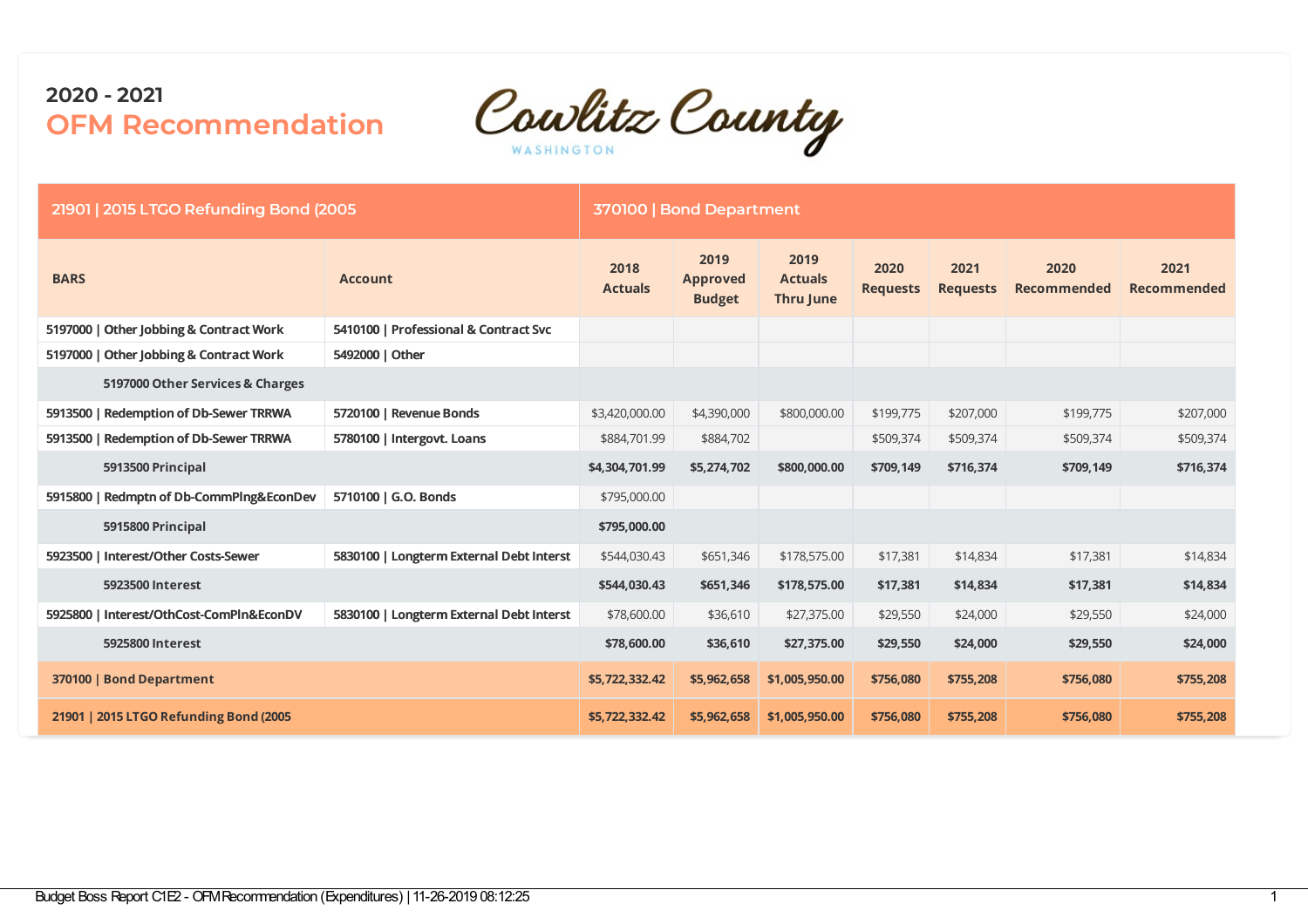Cowlitz County

| 21901   2015 LTGO Refunding Bond (2005) |                                          |                        | 370100   Bond Department                   |                                              |                            |                            |                                        |                                        |
|-----------------------------------------|------------------------------------------|------------------------|--------------------------------------------|----------------------------------------------|----------------------------|----------------------------|----------------------------------------|----------------------------------------|
| <b>Account</b>                          | <b>BARS</b>                              | 2018<br><b>Actuals</b> | 2019<br><b>Approved</b><br><b>Revenues</b> | 2019<br><b>Collected</b><br><b>Thru June</b> | 2020<br><b>Anticipated</b> | 2021<br><b>Anticipated</b> | 2020<br><b>OFM</b><br><b>Estimated</b> | 2021<br><b>OFM</b><br><b>Estimated</b> |
| 3699000   Other Misc Revenue            | 3024900   Miscellaneous Revenue          |                        |                                            |                                              |                            |                            |                                        |                                        |
| 3699000   Other Misc Revenue            | 3033200   Misc Rev Obligated to 99 CC GO |                        |                                            |                                              |                            |                            |                                        |                                        |
| 3699200   Other Misc Nonoperating       | 3033200   Misc Rev Obligated to 99 CC GO | \$418,516.84           | \$908,383                                  |                                              | \$526,755                  | \$524,208                  | \$526,755                              | \$524,208                              |
| 3970001   Operating Transfers In        | 3048100   Operating Transfers In         | \$4,848,732.42         |                                            | \$901,850.00                                 | \$0                        | \$0                        | \$0                                    | \$0                                    |
| 3970001   Operating Transfers In        | 3048200   Contributions from Active Fund | \$455,083.16           | \$5,054,275                                | \$104,100.00                                 | \$229,325                  | \$231,000                  | \$229,325                              | \$231,000                              |
| 370100   Bond Department                |                                          | \$5,722,332.42         | \$5,962,658                                | \$1,005,950.00                               | \$756,080                  | \$755,208                  | \$756,080                              | \$755,208                              |
| 21901   2015 LTGO Refunding Bond (2005) |                                          | \$5,722,332.42         | \$5,962,658                                | \$1,005,950.00                               | \$756,080                  | \$755,208                  | \$756,080                              | \$755,208                              |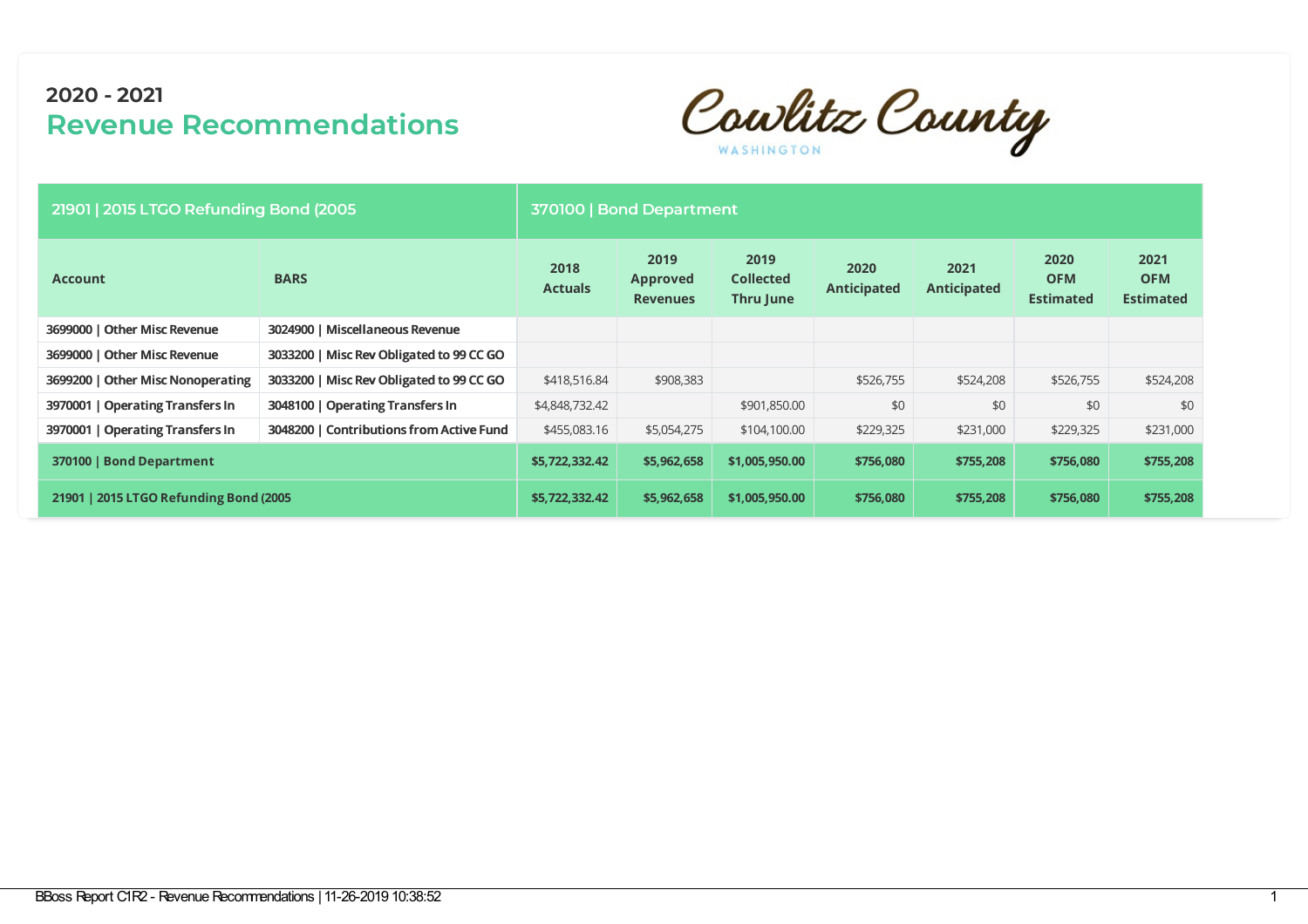

| 22001   Three Rivers Ref 15 Refund Bd  |                                          | 370100   Bond Department |                                          |                                     |                         |                         |                            |                            |  |  |
|----------------------------------------|------------------------------------------|--------------------------|------------------------------------------|-------------------------------------|-------------------------|-------------------------|----------------------------|----------------------------|--|--|
| <b>BARS</b>                            | <b>Account</b>                           | 2018<br><b>Actuals</b>   | 2019<br><b>Approved</b><br><b>Budget</b> | 2019<br><b>Actuals</b><br>Thru June | 2020<br><b>Requests</b> | 2021<br><b>Requests</b> | 2020<br><b>Recommended</b> | 2021<br><b>Recommended</b> |  |  |
| 5913500   Redemption of Db-Sewer TRRWA | 5720100   Revenue Bonds                  |                          | \$0                                      |                                     | \$825,000               | \$850,000               | \$825,000                  | \$850,000                  |  |  |
| 5913500 Principal                      |                                          |                          | \$0                                      |                                     | \$825,000               | \$850,000               | \$825,000                  | \$850,000                  |  |  |
| 5923500   Interest/Other Costs-Sewer   | 5830100   Longterm External Debt Interst |                          | \$0                                      |                                     | \$167,325               | \$142,200               | \$167,325                  | \$142,200                  |  |  |
| 5923500 Interest                       |                                          |                          | \$0                                      |                                     | \$167,325               | \$142,200               | \$167,325                  | \$142,200                  |  |  |
| 370100   Bond Department               |                                          |                          | \$0                                      |                                     | \$992,325               | \$992,200               | \$992,325                  | \$992,200                  |  |  |
| 22001   Three Rivers Ref 15 Refund Bd  |                                          |                          | \$0                                      |                                     | \$992,325               | \$992,200               | \$992,325                  | \$992,200                  |  |  |